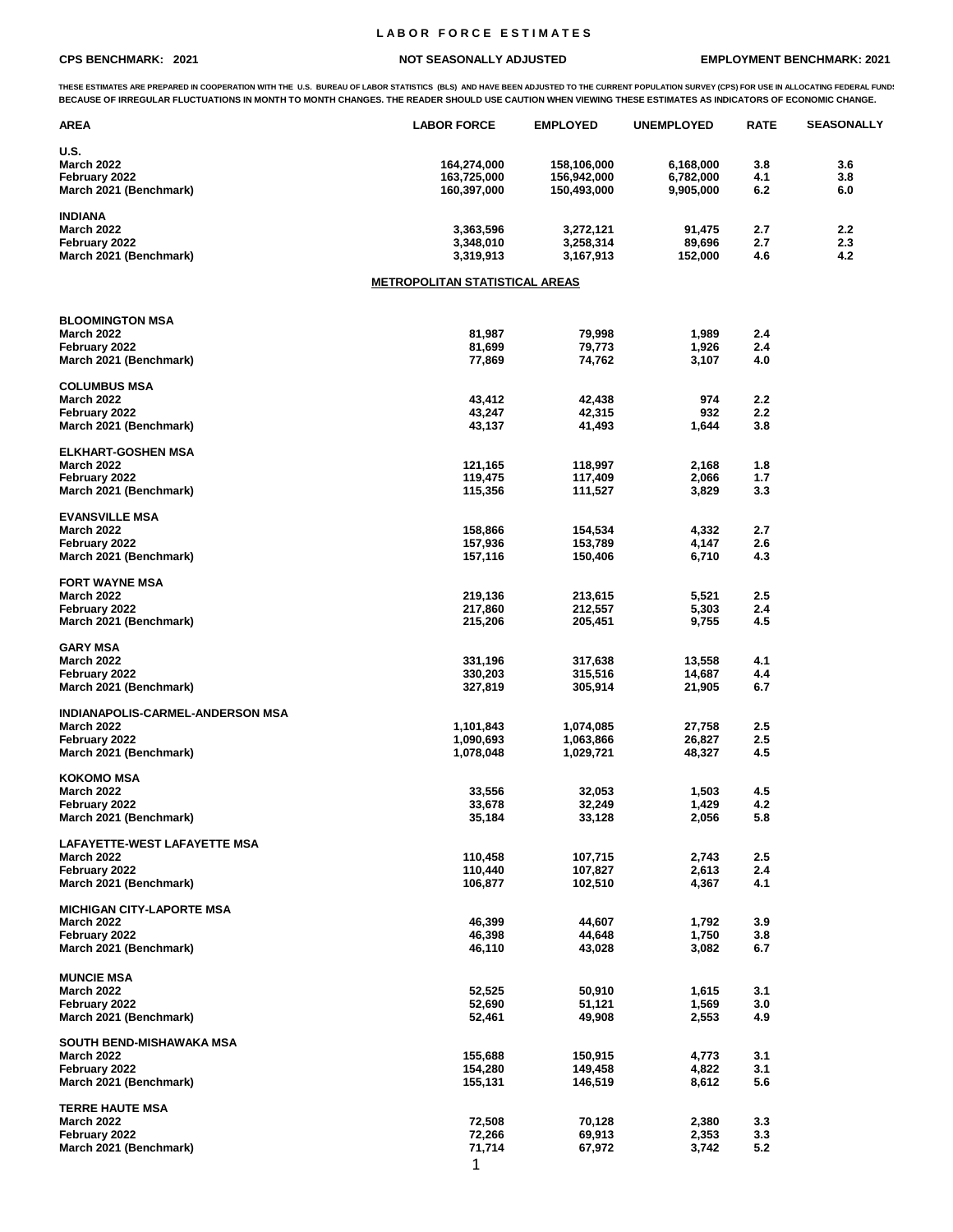| AREA                                                        | <b>LABOR FORCE</b> | <b>EMPLOYED</b>    | <b>UNEMPLOYED</b> | <b>RATE</b> |
|-------------------------------------------------------------|--------------------|--------------------|-------------------|-------------|
|                                                             | <b>COUNTIES</b>    |                    |                   |             |
| ADAMS                                                       |                    |                    |                   |             |
| <b>March 2022</b>                                           | 16,596             | 16,267             | 329               | 2.0         |
| February 2022<br>March 2021 (Benchmark)                     | 16,802<br>16,534   | 16,496<br>16,042   | 306<br>492        | 1.8<br>3.0  |
|                                                             |                    |                    |                   |             |
| ALLEN (FORT WAYNE MSA)                                      |                    |                    |                   |             |
| <b>March 2022</b>                                           | 187,415            | 182,592            | 4,823             | 2.6         |
| February 2022<br>March 2021 (Benchmark)                     | 186,119<br>184,330 | 181,469<br>175,629 | 4,650<br>8,701    | 2.5<br>4.7  |
|                                                             |                    |                    |                   |             |
| <b>BARTHOLOMEW (COLUMBUS MSA)</b><br><b>March 2022</b>      |                    |                    | 974               | 2.2         |
| February 2022                                               | 43,412<br>43,247   | 42,438<br>42,315   | 932               | 2.2         |
| March 2021 (Benchmark)                                      | 43,137             | 41,493             | 1,644             | 3.8         |
| <b>BENTON (LAFAYETTE-WEST LAFAYETTE MSA)</b>                |                    |                    |                   |             |
| <b>March 2022</b>                                           | 4,249              | 4,145              | 104               | 2.4         |
| February 2022                                               | 4,395              | 4,301              | 94                | 2.1         |
| March 2021 (Benchmark)                                      | 4,089              | 3,936              | 153               | 3.7         |
| <b>BLACKFORD</b>                                            |                    |                    |                   |             |
| <b>March 2022</b>                                           | 4,614              | 4,466              | 148               | 3.2         |
| February 2022                                               | 4,630              | 4,491              | 139               | 3.0         |
| March 2021 (Benchmark)                                      | 4,734              | 4,511              | 223               | 4.7         |
| BOONE (INDIANAPOLIS-CARMEL-ANDERSON MSA)                    |                    |                    |                   |             |
| <b>March 2022</b>                                           | 37,715             | 37,022             | 693               | 1.8         |
| February 2022<br>March 2021 (Benchmark)                     | 37,550<br>36,517   | 36,913<br>35,459   | 637<br>1,058      | 1.7<br>2.9  |
|                                                             |                    |                    |                   |             |
| BROWN (INDIANAPOLIS-CARMEL-ANDERSON MSA)                    |                    |                    |                   |             |
| <b>March 2022</b><br>February 2022                          | 7,743<br>7,726     | 7,529<br>7,527     | 214<br>199        | 2.8<br>2.6  |
| March 2021 (Benchmark)                                      | 7,538              | 7,202              | 336               | 4.5         |
|                                                             |                    |                    |                   |             |
| CARROLL (LAFAYETTE-WEST LAFAYETTE MSA)<br><b>March 2022</b> | 9,688              | 9,428              | 260               | 2.7         |
| February 2022                                               | 9,900              | 9,655              | 245               | 2.5         |
| March 2021 (Benchmark)                                      | 9,296              | 8,954              | 342               | 3.7         |
| <b>CASS</b>                                                 |                    |                    |                   |             |
| <b>March 2022</b>                                           | 16,935             | 16,417             | 518               | 3.1         |
| February 2022                                               | 17,061             | 16,555             | 506               | 3.0         |
| March 2021 (Benchmark)                                      | 17,242             | 16,487             | 755               | 4.4         |
| CLARK (LOUISVILLE MSA)                                      |                    |                    |                   |             |
| <b>March 2022</b>                                           | 62,167             | 60,528             | 1,639             | 2.6         |
| February 2022<br>March 2021 (Benchmark)                     | 61,761<br>62,071   | 60,298<br>59,452   | 1,463<br>2,619    | 2.4<br>4.2  |
|                                                             |                    |                    |                   |             |
| CLAY (TERRE HAUTE MSA)                                      |                    |                    | 329               | 2.8         |
| <b>March 2022</b><br>February 2022                          | 11,651<br>11,635   | 11,322<br>11,326   | 309               | 2.7         |
| March 2021 (Benchmark)                                      | 11,479             | 10,968             | 511               | 4.5         |
| <b>CLINTON</b>                                              |                    |                    |                   |             |
| <b>March 2022</b>                                           | 16,696             | 16,325             | 371               | 2.2         |
| February 2022                                               | 16,817             | 16,454             | 363               | 2.2         |
| March 2021 (Benchmark)                                      | 16,622             | 16,053             | 569               | 3.4         |
| <b>CRAWFORD</b>                                             |                    |                    |                   |             |
| <b>March 2022</b>                                           | 4,742              | 4,581              | 161               | 3.4         |
| February 2022<br>March 2021 (Benchmark)                     | 4,747              | 4,580              | 167<br>234        | 3.5<br>4.9  |
|                                                             | 4,804              | 4,570              |                   |             |
| <b>DAVIESS</b>                                              |                    |                    |                   |             |
| <b>March 2022</b>                                           | 16,300             | 15,968             | 332               | 2.0         |
| February 2022<br>March 2021 (Benchmark)                     | 16,422<br>16,294   | 16,103<br>15,822   | 319<br>472        | 1.9<br>2.9  |
|                                                             |                    |                    |                   |             |
| DEARBORN (CINCINNATI MSA)                                   |                    |                    |                   |             |
| <b>March 2022</b><br>February 2022                          | 25,227<br>25,144   | 24,595<br>24,526   | 632<br>618        | 2.5<br>2.5  |
| March 2021 (Benchmark)                                      | 25,286             | 24,212             | 1,074             | 4.2         |
|                                                             |                    |                    |                   |             |
| <b>DECATUR</b><br><b>March 2022</b>                         | 14,802             | 14,444             | 358               | 2.4         |
| February 2022                                               | 14,868             | 14,522             | 346               | 2.3         |
| March 2021 (Benchmark)                                      | 14,746             | 14,180             | 566               | 3.8         |
| <b>DEKALB</b>                                               |                    |                    |                   |             |
| <b>March 2022</b>                                           | 22,121             | 21,658             | 463               | 2.1         |
| February 2022                                               | 22,096             | 21,652             | 444               | 2.0         |
| March 2021 (Benchmark)                                      | 27,139             | 21,359             | 780               | 3.5         |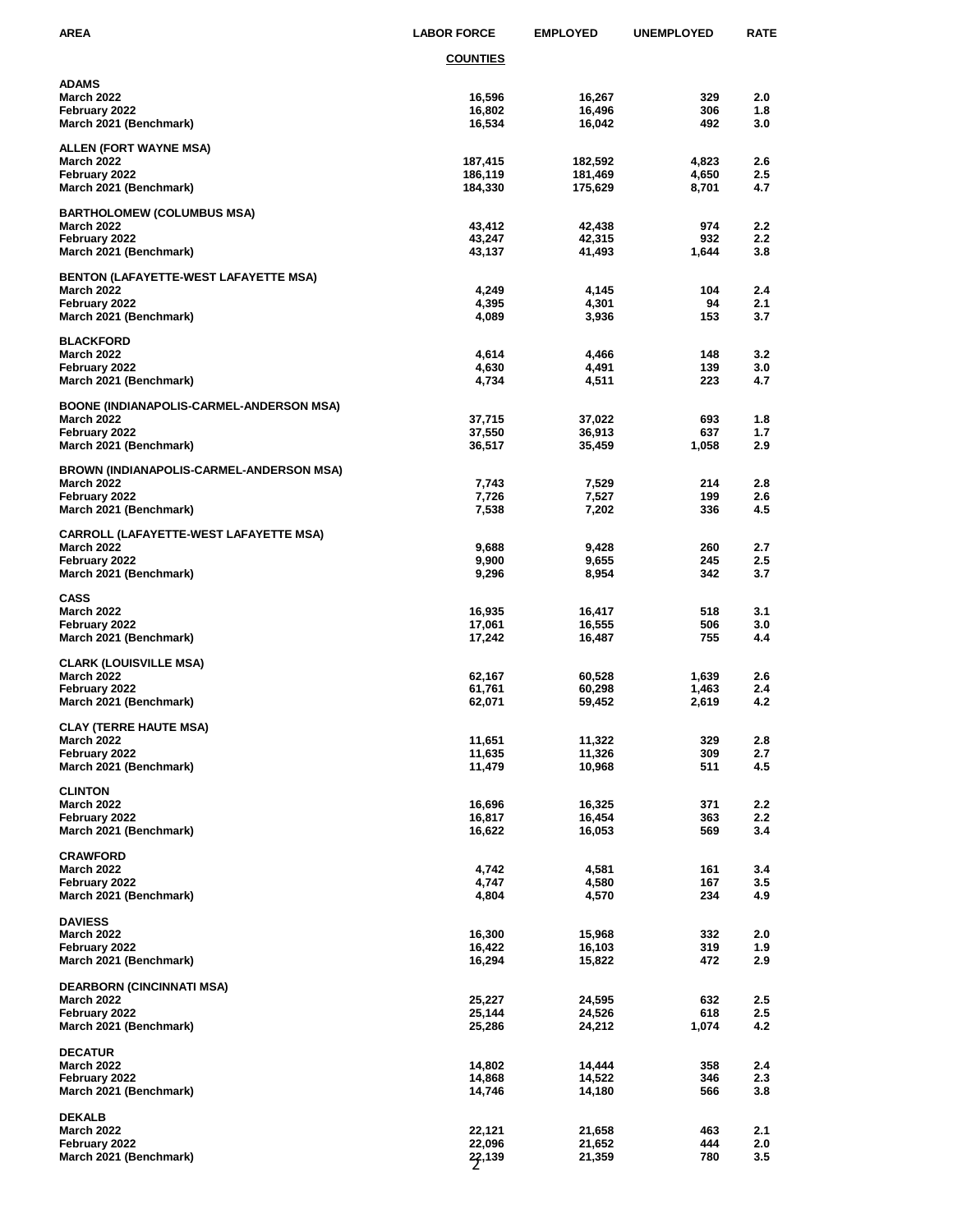| AREA                                                              | <b>LABOR FORCE</b> | <b>EMPLOYED</b>    | <b>UNEMPLOYED</b> | <b>RATE</b> |
|-------------------------------------------------------------------|--------------------|--------------------|-------------------|-------------|
| <b>DELAWARE (MUNCIE MSA)</b>                                      |                    |                    |                   |             |
| <b>March 2022</b>                                                 | 52,525             | 50,910             | 1,615             | 3.1         |
| February 2022                                                     | 52,690             | 51,121             | 1,569             | 3.0         |
| March 2021 (Benchmark)                                            | 52,461             | 49,908             | 2,553             | 4.9         |
| <b>DUBOIS</b>                                                     |                    |                    |                   |             |
| March 2022                                                        | 21,704             | 21,277             | 427               | 2.0         |
| February 2022                                                     | 21,817             | 21,416             | 401               | 1.8         |
| March 2021 (Benchmark)                                            | 22,027             | 21,309             | 718               | 3.3         |
| ELKHART (ELKHART-GOSHEN MSA)                                      |                    |                    |                   |             |
| <b>March 2022</b>                                                 | 121,165            | 118,997            | 2,168             | 1.8         |
| February 2022                                                     | 119,475            | 117,409            | 2,066             | 1.7         |
| March 2021 (Benchmark)                                            | 115,356            | 111,527            | 3,829             | 3.3         |
| <b>FAYETTE</b>                                                    |                    |                    |                   |             |
| March 2022                                                        | 8,288              | 7,979              | 309<br>296        | 3.7         |
| February 2022<br>March 2021 (Benchmark)                           | 8,292<br>8,469     | 7,996<br>8,018     | 451               | 3.6<br>5.3  |
|                                                                   |                    |                    |                   |             |
| <b>FLOYD (LOUISVILLE MSA)</b>                                     | 41,825             | 40,845             | 980               | 2.3         |
| March 2022<br>February 2022                                       | 41,601             | 40,719             | 882               | 2.1         |
| March 2021 (Benchmark)                                            | 41,667             | 40,119             | 1,548             | 3.7         |
|                                                                   |                    |                    |                   |             |
| <b>FOUNTAIN</b><br>March 2022                                     | 7,538              | 7,340              | 198               | 2.6         |
| February 2022                                                     | 7,649              | 7,464              | 185               | 2.4         |
| March 2021 (Benchmark)                                            | 7,536              | 7,229              | 307               | 4.1         |
| <b>FRANKLIN</b>                                                   |                    |                    |                   |             |
| March 2022                                                        | 10,975             | 10,696             | 279               | 2.5         |
| February 2022                                                     | 11,060             | 10,784             | 276               | 2.5         |
| March 2021 (Benchmark)                                            | 11,028             | 10,597             | 431               | 3.9         |
| <b>FULTON</b>                                                     |                    |                    |                   |             |
| March 2022                                                        | 9,165              | 8,887              | 278               | 3.0         |
| February 2022                                                     | 9,321              | 9,056              | 265               | 2.8         |
| March 2021 (Benchmark)                                            | 9,178              | 8,775              | 403               | 4.4         |
| <b>GIBSON</b>                                                     |                    |                    |                   |             |
| March 2022                                                        | 19,064             | 18,679             | 385               | 2.0         |
| February 2022                                                     | 19,072             | 18,691             | 381               | 2.0         |
| March 2021 (Benchmark)                                            | 19,412             | 18,770             | 642               | 3.3         |
| <b>GRANT</b>                                                      |                    |                    |                   |             |
| March 2022                                                        | 31,449             | 30,552             | 897               | 2.9         |
| February 2022                                                     | 31,217             | 30,336             | 881               | 2.8         |
| March 2021 (Benchmark)                                            | 32,153             | 30,740             | 1,413             | 4.4         |
| <b>GREENE</b>                                                     |                    |                    |                   |             |
| <b>March 2022</b>                                                 | 13,592             | 13,198             | 394               | 2.9         |
| February 2022                                                     | 13,673             | 13,276             | 397               | 2.9         |
| March 2021 (Benchmark)                                            | 13,289             | 12,683             | 606               | 4.6         |
| HAMILTON (INDIANAPOLIS-CARMEL-ANDERSON MSA)                       |                    |                    |                   |             |
| <b>March 2022</b>                                                 | 193,387            | 189,878            | 3,509             | 1.8         |
| February 2022<br>March 2021 (Benchmark)                           | 191,283<br>187,568 | 187,995<br>182,051 | 3,288<br>5,517    | 1.7<br>2.9  |
|                                                                   |                    |                    |                   |             |
| HANCOCK (INDIANAPOLIS-CARMEL-ANDERSON MSA)                        |                    |                    |                   |             |
| March 2022<br>February 2022                                       | 42,251<br>41,936   | 41,299             | 952<br>897        | 2.3         |
| March 2021 (Benchmark)                                            | 40,951             | 41,039<br>39,579   | 1,372             | 2.1<br>3.4  |
|                                                                   |                    |                    |                   |             |
| <b>HARRISON (LOUISVILLE MSA)</b><br><b>March 2022</b>             | 20,263             | 19,751             | 512               | 2.5         |
| February 2022                                                     | 20,180             | 19,736             | 444               | 2.2         |
| March 2021 (Benchmark)                                            | 20,098             | 19,388             | 710               | 3.5         |
|                                                                   |                    |                    |                   |             |
| HENDRICKS (INDIANAPOLIS-CARMEL-ANDERSON MSA)<br><b>March 2022</b> | 94,268             | 92,340             | 1,928             | 2.0         |
| February 2022                                                     | 93,121             | 91,304             | 1,817             | 2.0         |
| March 2021 (Benchmark)                                            | 91,610             | 88,560             | 3,050             | 3.3         |
| <b>HENRY</b>                                                      |                    |                    |                   |             |
| <b>March 2022</b>                                                 | 21,749             | 21,154             | 595               | 2.7         |
| February 2022                                                     | 21,671             | 21,080             | 591               | 2.7         |
| March 2021 (Benchmark)                                            | 21,657             | 20,784             | 873               | 4.0         |
| HOWARD (KOKOMO MSA)                                               |                    |                    |                   |             |
| March 2022                                                        | 33,556             | 32,053             | 1,503             | 4.5         |
| February 2022                                                     | 33,678             | 32,249             | 1,429             | 4.2         |
| March 2021 (Benchmark)                                            | 35,184             | 33,128             | 2,056             | 5.8         |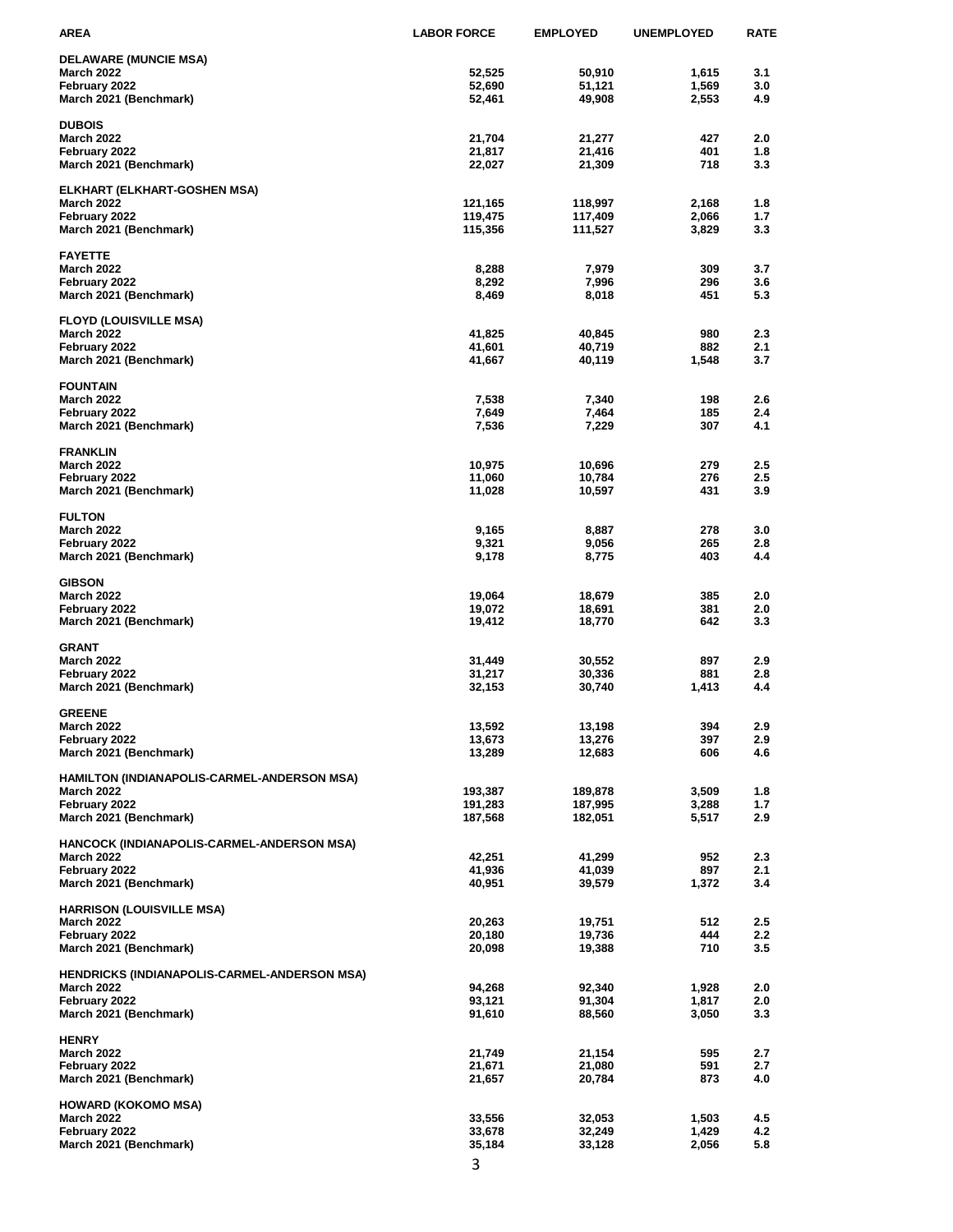| AREA                                              | <b>LABOR FORCE</b> | <b>EMPLOYED</b>  | <b>UNEMPLOYED</b> | <b>RATE</b>      |
|---------------------------------------------------|--------------------|------------------|-------------------|------------------|
| <b>HUNTINGTON</b>                                 |                    |                  |                   |                  |
| <b>March 2022</b>                                 | 18,008             | 17,572           | 436               | 2.4              |
| February 2022                                     | 17,884             | 17,475           | 409               | 2.3              |
| March 2021 (Benchmark)                            | 18,122             | 17,445           | 677               | 3.7              |
|                                                   |                    |                  |                   |                  |
| <b>JACKSON</b>                                    |                    |                  |                   |                  |
| <b>March 2022</b>                                 | 23,255             | 22,724           | 531               | 2.3<br>2.2       |
| February 2022<br>March 2021 (Benchmark)           | 23,293<br>23,371   | 22,786<br>22,437 | 507<br>934        | 4.0              |
|                                                   |                    |                  |                   |                  |
| <b>JASPER (GARY MSA)</b>                          |                    |                  |                   |                  |
| <b>March 2022</b>                                 | 15,502             | 15,014           | 488               | 3.1              |
| February 2022                                     | 15,659             | 15,148           | 511               | 3.3              |
| March 2021 (Benchmark)                            | 15,168             | 14,444           | 724               | 4.8              |
|                                                   |                    |                  |                   |                  |
| JAY<br><b>March 2022</b>                          | 8,602              | 8,388            | 214               | 2.5              |
| February 2022                                     | 8,735              | 8,527            | 208               | 2.4              |
| March 2021 (Benchmark)                            | 8,740              | 8,434            | 306               | 3.5              |
|                                                   |                    |                  |                   |                  |
| <b>JEFFERSON</b>                                  |                    |                  |                   |                  |
| <b>March 2022</b>                                 | 15,000             | 14,638           | 362               | 2.4              |
| February 2022                                     | 15,018             | 14,667           | 351               | 2.3              |
| March 2021 (Benchmark)                            | 14,942             | 14,327           | 615               | 4.1              |
| <b>JENNINGS</b>                                   |                    |                  |                   |                  |
| <b>March 2022</b>                                 | 13,361             | 12,958           | 403               | 3.0              |
| February 2022                                     | 13,310             | 12,914           | 396               | 3.0              |
| March 2021 (Benchmark)                            | 13,316             | 12,667           | 649               | 4.9              |
|                                                   |                    |                  |                   |                  |
| JOHNSON (INDIANAPOLIS-CARMEL-ANDERSON MSA)        |                    |                  |                   |                  |
| <b>March 2022</b>                                 | 85,968             | 84,194           | 1,774             | 2.1              |
| February 2022                                     | 85,147             | 83,490           | 1,657             | 1.9              |
| March 2021 (Benchmark)                            | 83,561             | 80,720           | 2,841             | 3.4              |
| <b>KNOX</b>                                       |                    |                  |                   |                  |
| <b>March 2022</b>                                 | 18,107             | 17,696           | 411               | 2.3              |
| February 2022                                     | 18,202             | 17,805           | 397               | 2.2              |
| March 2021 (Benchmark)                            | 18,120             | 17,454           | 666               | 3.7              |
|                                                   |                    |                  |                   |                  |
| <b>KOSCIUSKO</b>                                  |                    |                  |                   |                  |
| <b>March 2022</b>                                 | 40,278             | 39,410           | 868               | 2.2              |
| February 2022                                     | 40,170<br>40,673   | 39,341<br>39,183 | 829<br>1,490      | 2.1<br>3.7       |
| March 2021 (Benchmark)                            |                    |                  |                   |                  |
| LAGRANGE                                          |                    |                  |                   |                  |
| <b>March 2022</b>                                 | 20,601             | 20,256           | 345               | 1.7              |
| February 2022                                     | 20,838             | 20,514           | 324               | 1.6              |
| March 2021 (Benchmark)                            | 19,808             | 19,270           | 538               | 2.7              |
|                                                   |                    |                  |                   |                  |
| LAKE (GARY MSA)<br><b>March 2022</b>              | 224,721            | 214,432          | 10,289            |                  |
| February 2022                                     | 223,965            | 212,665          | 11,300            | 4.6<br>5.0       |
| March 2021 (Benchmark)                            | 223,219            | 206,552          | 16,667            | 7.5              |
|                                                   |                    |                  |                   |                  |
| LA PORTE (MICHIGAN CITY-LAPORTE MSA)              |                    |                  |                   |                  |
| <b>March 2022</b>                                 | 46,399             | 44,607           | 1,792             | 3.9              |
| February 2022                                     | 46,398             | 44,648           | 1,750             | 3.8              |
| March 2021 (Benchmark)                            | 46,110             | 43,028           | 3,082             | 6.7              |
|                                                   |                    |                  |                   |                  |
| <b>LAWRENCE</b><br><b>March 2022</b>              | 21,003             | 20,409           | 594               | 2.8              |
| February 2022                                     | 20,860             | 20,281           | 579               | 2.8              |
| March 2021 (Benchmark)                            | 20,827             | 19,889           | 938               | 4.5              |
|                                                   |                    |                  |                   |                  |
| <b>MADISON (INDIANAPOLIS-CARMEL-ANDERSON MSA)</b> |                    |                  |                   |                  |
| <b>March 2022</b>                                 | 59,548             | 57,737           | 1,811             | 3.0              |
| February 2022                                     | 59,132             | 57,350           | 1,782             | 3.0              |
| March 2021 (Benchmark)                            | 58,429             | 55,340           | 3,089             | 5.3              |
| <b>MARION (INDIANAPOLIS-CARMEL-ANDERSON MSA)</b>  |                    |                  |                   |                  |
| <b>March 2022</b>                                 | 503,953            | 488,958          | 14,995            | 3.0              |
| February 2022                                     | 498,175            | 483,460          | 14,715            | 3.0              |
| March 2021 (Benchmark)                            | 496,970            | 468,834          | 28,136            | 5.7              |
|                                                   |                    |                  |                   |                  |
| <b>MARSHALL</b>                                   |                    |                  |                   |                  |
| <b>March 2022</b>                                 | 22,240             | 21,733           | 507               | 2.3              |
| February 2022<br>March 2021 (Benchmark)           | 22,362<br>22,304   | 21,888<br>21,483 | 474<br>821        | 2.1<br>3.7       |
|                                                   |                    |                  |                   |                  |
| <b>MARTIN</b>                                     |                    |                  |                   |                  |
| <b>March 2022</b>                                 | 5,358              | 5,242            | 116               | $2.2\phantom{0}$ |
| February 2022                                     | 5,413              | 5,305            | 108               | 2.0              |
| March 2021 (Benchmark)                            | 5,353              | 5,170            | 183               | 3.4              |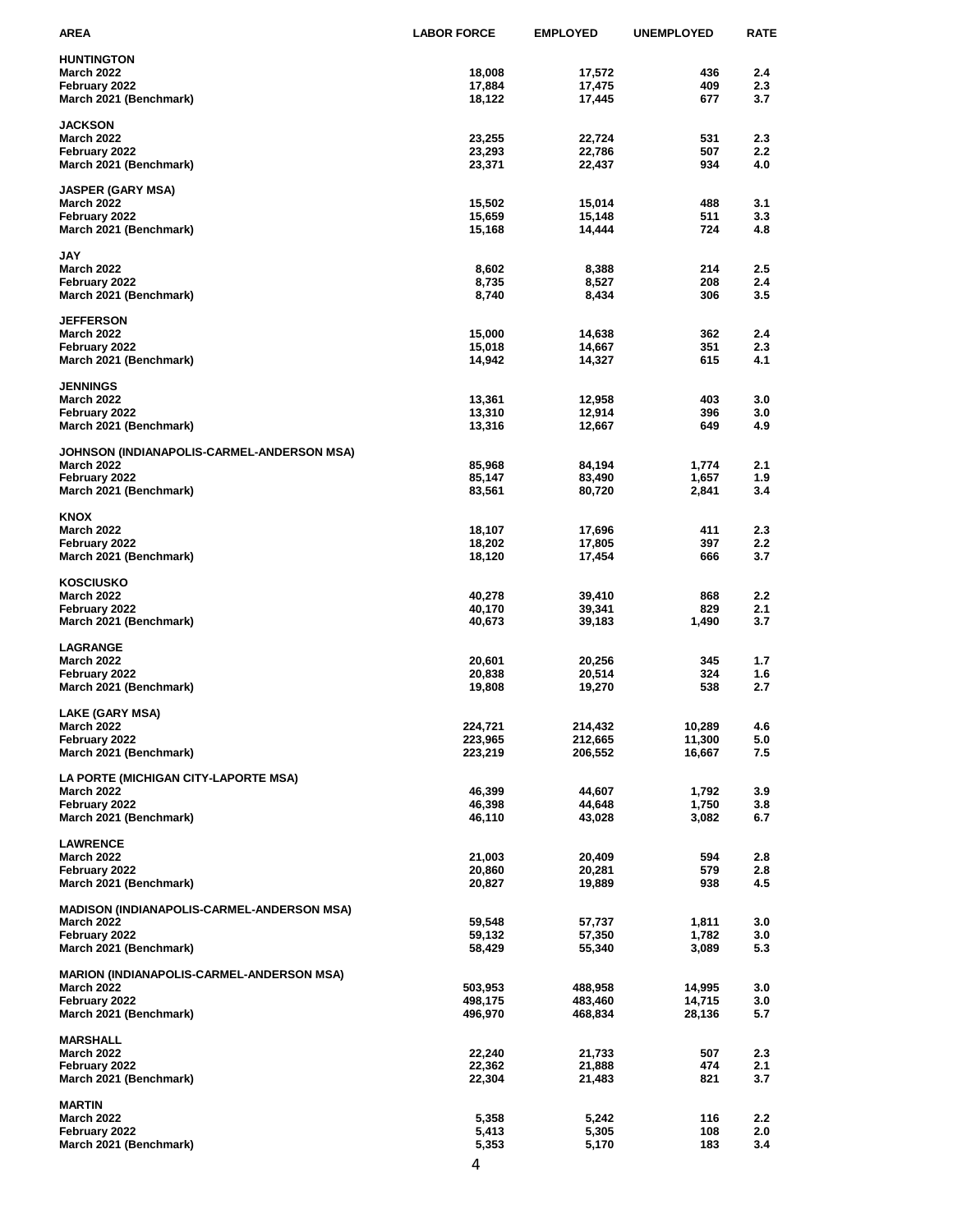| AREA                                      | <b>LABOR FORCE</b> | <b>EMPLOYED</b>  | <b>UNEMPLOYED</b> | RATE           |
|-------------------------------------------|--------------------|------------------|-------------------|----------------|
| MIAMI                                     |                    |                  |                   |                |
| <b>March 2022</b>                         | 14,354             | 13,844           | 510               | 3.6            |
| February 2022                             | 14,431             | 13,950           | 481               | 3.3            |
| March 2021 (Benchmark)                    | 14,724             | 14,003           | 721               | 4.9            |
| <b>MONROE (BLOOMINGTON MSA)</b>           |                    |                  |                   |                |
| <b>March 2022</b>                         | 72,476             | 70,773           | 1,703             | 2.3            |
| February 2022                             | 72,133             | 70,491           | 1,642             | 2.3            |
| March 2021 (Benchmark)                    | 68,829             | 66,145           | 2,684             | 3.9            |
|                                           |                    |                  |                   |                |
| <b>MONTGOMERY</b>                         | 18,291             |                  |                   |                |
| <b>March 2022</b><br>February 2022        | 18,313             | 17,880<br>17,909 | 411<br>404        | $2.2\,$<br>2.2 |
| March 2021 (Benchmark)                    | 18,416             | 17,790           | 626               | 3.4            |
|                                           |                    |                  |                   |                |
| MORGAN (INDIANAPOLIS-CARMEL-ANDERSON MSA) |                    |                  |                   |                |
| <b>March 2022</b>                         | 36,918             | 36,016           | 902               | 2.4            |
| February 2022                             | 36,722             | 35,825           | 897               | 2.4            |
| March 2021 (Benchmark)                    | 35,884             | 34,502           | 1,382             | 3.9            |
| <b>NEWTON (GARY MSA)</b>                  |                    |                  |                   |                |
| <b>March 2022</b>                         | 6,549              | 6,326            | 223               | 3.4            |
| February 2022                             | 6,652              | 6,427            | 225               | 3.4            |
| March 2021 (Benchmark)                    | 6,400              | 6,076            | 324               | 5.1            |
|                                           |                    |                  |                   |                |
| <b>NOBLE</b>                              |                    |                  |                   |                |
| <b>March 2022</b><br>February 2022        | 21,770<br>21,849   | 21,212<br>21,316 | 558<br>533        | 2.6<br>2.4     |
| March 2021 (Benchmark)                    | 22,352             | 21,463           | 889               | 4.0            |
|                                           |                    |                  |                   |                |
| OHIO (CINCINNATI MSA)                     |                    |                  |                   |                |
| <b>March 2022</b>                         | 3,124              | 3,059            | 65                | 2.1            |
| February 2022                             | 3,106              | 3,041            | 65                | 2.1            |
| March 2021 (Benchmark)                    | 3,128              | 3,012            | 116               | 3.7            |
| <b>ORANGE</b>                             |                    |                  |                   |                |
| <b>March 2022</b>                         | 8,217              | 7,944            | 273               | 3.3            |
| February 2022                             | 8,332              | 8,075            | 257               | 3.1            |
| March 2021 (Benchmark)                    | 8,225              | 7,770            | 455               | 5.5            |
|                                           |                    |                  |                   |                |
| <b>OWEN (BLOOMINGTON MSA)</b>             |                    |                  |                   |                |
| <b>March 2022</b><br>February 2022        | 9,511<br>9,566     | 9,225<br>9,282   | 286<br>284        | 3.0<br>3.0     |
| March 2021 (Benchmark)                    | 9,040              | 8,617            | 423               | 4.7            |
|                                           |                    |                  |                   |                |
| <b>PARKE</b>                              |                    |                  |                   |                |
| <b>March 2022</b>                         | 6,796              | 6,607            | 189               | 2.8            |
| February 2022                             | 6,888              | 6,709            | 179               | 2.6            |
| March 2021 (Benchmark)                    | 6,676              | 6,408            | 268               | 4.0            |
| <b>PERRY</b>                              |                    |                  |                   |                |
| <b>March 2022</b>                         | 8,645              | 8,420            | 225               | 2.6            |
| February 2022                             | 8,649              | 8,414            | 235               | 2.7            |
| March 2021 (Benchmark)                    | 8,940              | 8,586            | 354               | 4.0            |
|                                           |                    |                  |                   |                |
| <b>PIKE</b><br><b>March 2022</b>          | 5,620              | 5,458            | 162               | 2.9            |
| February 2022                             | 5,661              | 5,510            | 151               | 2.7            |
| March 2021 (Benchmark)                    | 5,841              | 5,582            | 259               | 4.4            |
|                                           |                    |                  |                   |                |
| <b>PORTER (GARY MSA)</b>                  |                    |                  |                   |                |
| <b>March 2022</b>                         | 84,424             | 81,866           | 2,558             | 3.0            |
| February 2022                             | 83,927             | 81,276           | 2,651             | 3.2            |
| March 2021 (Benchmark)                    | 83,032             | 78,842           | 4,190             | 5.0            |
| <b>POSEY (EVANSVILLE MSA)</b>             |                    |                  |                   |                |
| <b>March 2022</b>                         | 12,924             | 12,633           | 291               | 2.3            |
| February 2022                             | 12,990             | 12,718           | 272               | 2.1            |
| March 2021 (Benchmark)                    | 12,726             | 12,293           | 433               | 3.4            |
|                                           |                    |                  |                   |                |
| PULASKI<br><b>March 2022</b>              | 6,218              | 6,055            | 163               | 2.6            |
| February 2022                             | 6,336              | 6,179            | 157               | 2.5            |
| March 2021 (Benchmark)                    | 6,051              | 5,811            | 240               | 4.0            |
|                                           |                    |                  |                   |                |
| PUTNAM (INDIANAPOLIS-CARMEL-ANDERSON MSA) |                    |                  |                   |                |
| <b>March 2022</b>                         | 16,638             | 16,216           | 422               | 2.5            |
| February 2022                             | 16,578             | 16,183           | 395<br>640        | 2.4            |
| March 2021 (Benchmark)                    | 16,174             | 15,534           |                   | 4.0            |
| <b>RANDOLPH</b>                           |                    |                  |                   |                |
| <b>March 2022</b>                         | 12,336             | 12,019           | 317               | 2.6            |
| February 2022                             | 12,405             | 12,110           | 295               | 2.4            |
| March 2021 (Benchmark)                    | 11,279             | 10,791           | 488               | 4.3            |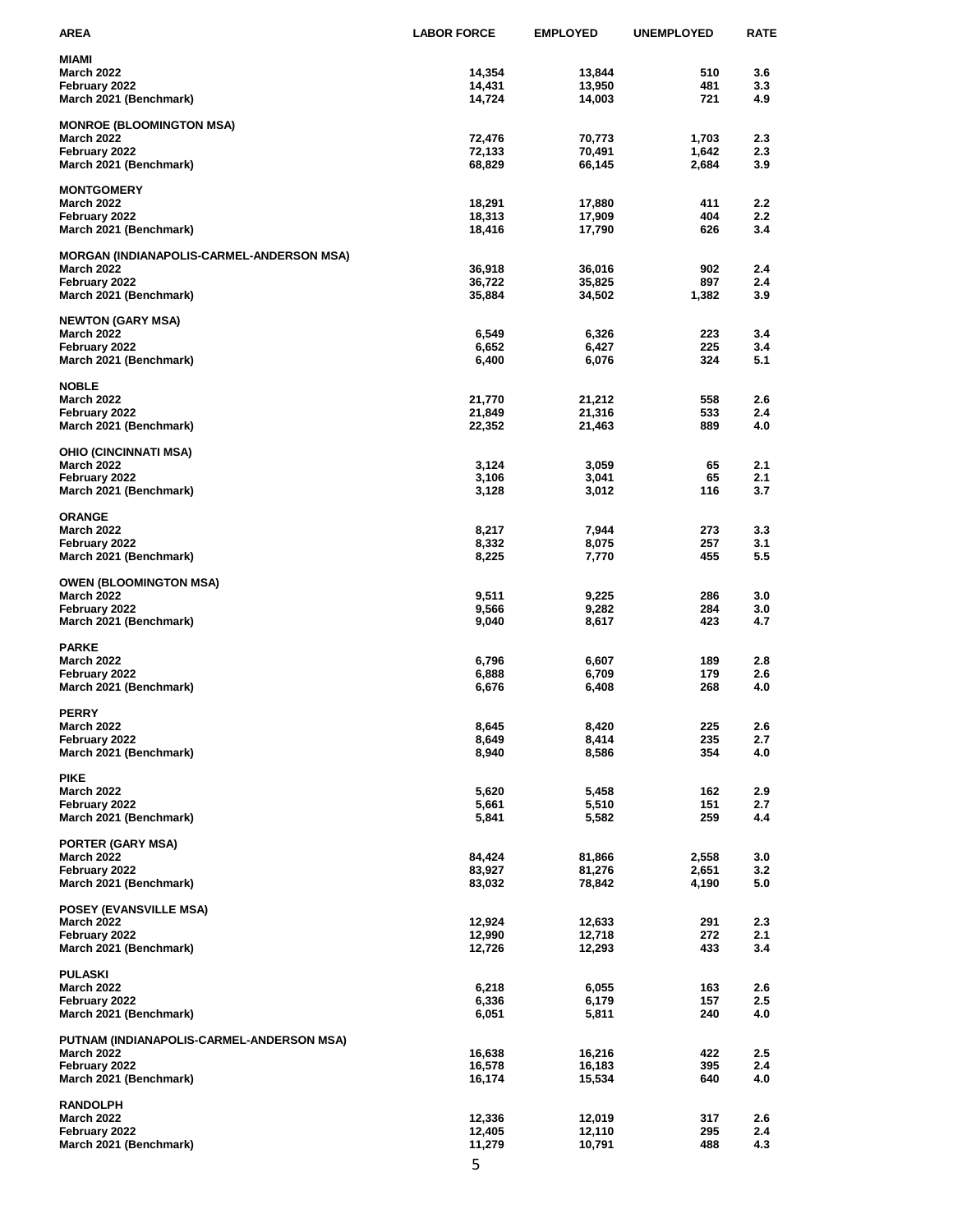| AREA                                                     | <b>LABOR FORCE</b> | <b>EMPLOYED</b>    | <b>UNEMPLOYED</b> | <b>RATE</b> |
|----------------------------------------------------------|--------------------|--------------------|-------------------|-------------|
| <b>RIPLEY</b>                                            |                    |                    |                   |             |
| <b>March 2022</b>                                        | 13,372             | 13,034             | 338               | 2.5         |
| February 2022                                            | 13,292             | 12,949             | 343               | 2.6         |
| March 2021 (Benchmark)                                   | 13,739             | 13,226             | 513               | 3.7         |
| <b>RUSH</b>                                              |                    |                    |                   |             |
| <b>March 2022</b>                                        | 8,681              | 8,488              | 193               | 2.2         |
| February 2022                                            | 8,873              | 8,684              | 189               | 2.1         |
| March 2021 (Benchmark)                                   | 8,546              | 8,236              | 310               | 3.6         |
|                                                          |                    |                    |                   |             |
| SAINT JOSEPH (SOUTH BEND-MISHAWAKA MSA)                  |                    |                    |                   |             |
| <b>March 2022</b><br>February 2022                       | 132,092<br>131,107 | 128,225<br>127,314 | 3,867<br>3,793    | 2.9<br>2.9  |
| March 2021 (Benchmark)                                   | 131,888            | 124,666            | 7,222             | 5.5         |
|                                                          |                    |                    |                   |             |
| <b>SCOTT (LOUISVILLE MSA)</b>                            |                    |                    |                   |             |
| <b>March 2022</b>                                        | 10,435             | 10,116             | 319               | 3.1         |
| February 2022                                            | 10,385             | 10,086             | 299               | 2.9         |
| March 2021 (Benchmark)                                   | 10,442             | 9,938              | 504               | 4.8         |
| SHELBY (INDIANAPOLIS-CARMEL-ANDERSON MSA)                |                    |                    |                   |             |
| <b>March 2022</b>                                        | 23,454             | 22,896             | 558               | 2.4         |
| February 2022                                            | 23,323             | 22,780             | 543               | 2.3         |
| March 2021 (Benchmark)                                   | 22,846             | 21,940             | 906               | 4.0         |
| <b>SPENCER</b>                                           |                    |                    |                   |             |
| <b>March 2022</b>                                        | 10,060             | 9,810              | 250               | 2.5         |
| February 2022                                            | 10,048             | 9,804              | 244               | 2.4         |
| March 2021 (Benchmark)                                   | 10,028             | 9,637              | 391               | 3.9         |
|                                                          |                    |                    |                   |             |
| <b>STARKE</b>                                            |                    |                    |                   |             |
| <b>March 2022</b>                                        | 9,316<br>9,346     | 8,985<br>9,012     | 331<br>334        | 3.6<br>3.6  |
| February 2022<br>March 2021 (Benchmark)                  | 9,580              | 9,053              | 527               | 5.5         |
|                                                          |                    |                    |                   |             |
| <b>STEUBEN</b>                                           |                    |                    |                   |             |
| <b>March 2022</b>                                        | 19,797             | 19,410             | 387               | 2.0         |
| February 2022                                            | 19,827             | 19,460             | 367               | 1.9         |
| March 2021 (Benchmark)                                   | 19,858             | 19,167             | 691               | 3.5         |
| <b>SULLIVAN (TERRE HAUTE MSA)</b>                        |                    |                    |                   |             |
| <b>March 2022</b>                                        | 7,967              | 7,692              | 275               | 3.5         |
| February 2022                                            | 8,013              | 7,738              | 275               | 3.4         |
| March 2021 (Benchmark)                                   | 7,837              | 7,451              | 386               | 4.9         |
|                                                          |                    |                    |                   |             |
| <b>SWITZERLAND</b><br><b>March 2022</b>                  | 4,581              | 4,457              | 124               | 2.7         |
| February 2022                                            | 4,612              | 4,491              | 121               | 2.6         |
| March 2021 (Benchmark)                                   | 4,639              | 4,418              | 221               | 4.8         |
|                                                          |                    |                    |                   |             |
| TIPPECANOE (LAFAYETTE-WEST LAFAYETTE MSA)                |                    |                    |                   |             |
| <b>March 2022</b>                                        | 96,521             | 94,142             | 2,379             | 2.5<br>2.4  |
| February 2022<br>March 2021 (Benchmark)                  | 96,145<br>93,492   | 93,871<br>89,620   | 2,274<br>3,872    | 4.1         |
|                                                          |                    |                    |                   |             |
| <b>TIPTON</b>                                            |                    |                    |                   |             |
| <b>March 2022</b>                                        | 8,848              | 8,635              | 213               | 2.4         |
| February 2022                                            | 8,910              | 8,697              | 213               | 2.4         |
| March 2021 (Benchmark)                                   | 8,969              | 8,702              | 267               | 3.0         |
| <b>UNION (CINCINNATI MSA)</b>                            |                    |                    |                   |             |
| <b>March 2022</b>                                        | 3,468              | 3,384              | 84                | 2.4         |
| February 2022                                            | 3,478              | 3,406              | 72                | 2.1         |
| March 2021 (Benchmark)                                   | 3,439              | 3,328              | 111               | 3.2         |
|                                                          |                    |                    |                   |             |
| <b>VANDERBURGH (EVANSVILLE MSA)</b><br><b>March 2022</b> | 92,446             | 89,947             | 2,499             | 2.7         |
| February 2022                                            | 91,818             | 89,403             | 2,415             | 2.6         |
| March 2021 (Benchmark)                                   | 91,916             | 87,714             | 4,202             | 4.6         |
|                                                          |                    |                    |                   |             |
| <b>VERMILLION (TERRE HAUTE MSA)</b>                      |                    |                    |                   |             |
| <b>March 2022</b><br>February 2022                       | 6,569<br>6,609     | 6,340<br>6,383     | 229<br>226        | 3.5<br>3.4  |
| March 2021 (Benchmark)                                   | 6,484              | 6,137              | 347               | 5.4         |
|                                                          |                    |                    |                   |             |
| <b>VIGO (TERRE HAUTE MSA)</b>                            |                    |                    |                   |             |
| <b>March 2022</b>                                        | 46,321             | 44,774             | 1,547             | 3.3         |
| February 2022                                            | 46,009             | 44,466             | 1,543             | 3.4         |
| March 2021 (Benchmark)                                   | 45,914             | 43,416             | 2,498             | 5.4         |
| WABASH                                                   |                    |                    |                   |             |
| <b>March 2022</b>                                        | 14,420             | 14,054             | 366               | 2.5         |
| February 2022                                            | 14,464             | 14,117             | 347               | 2.4         |
| March 2021 (Benchmark)                                   | 14,416             | 13,883             | 533               | 3.7         |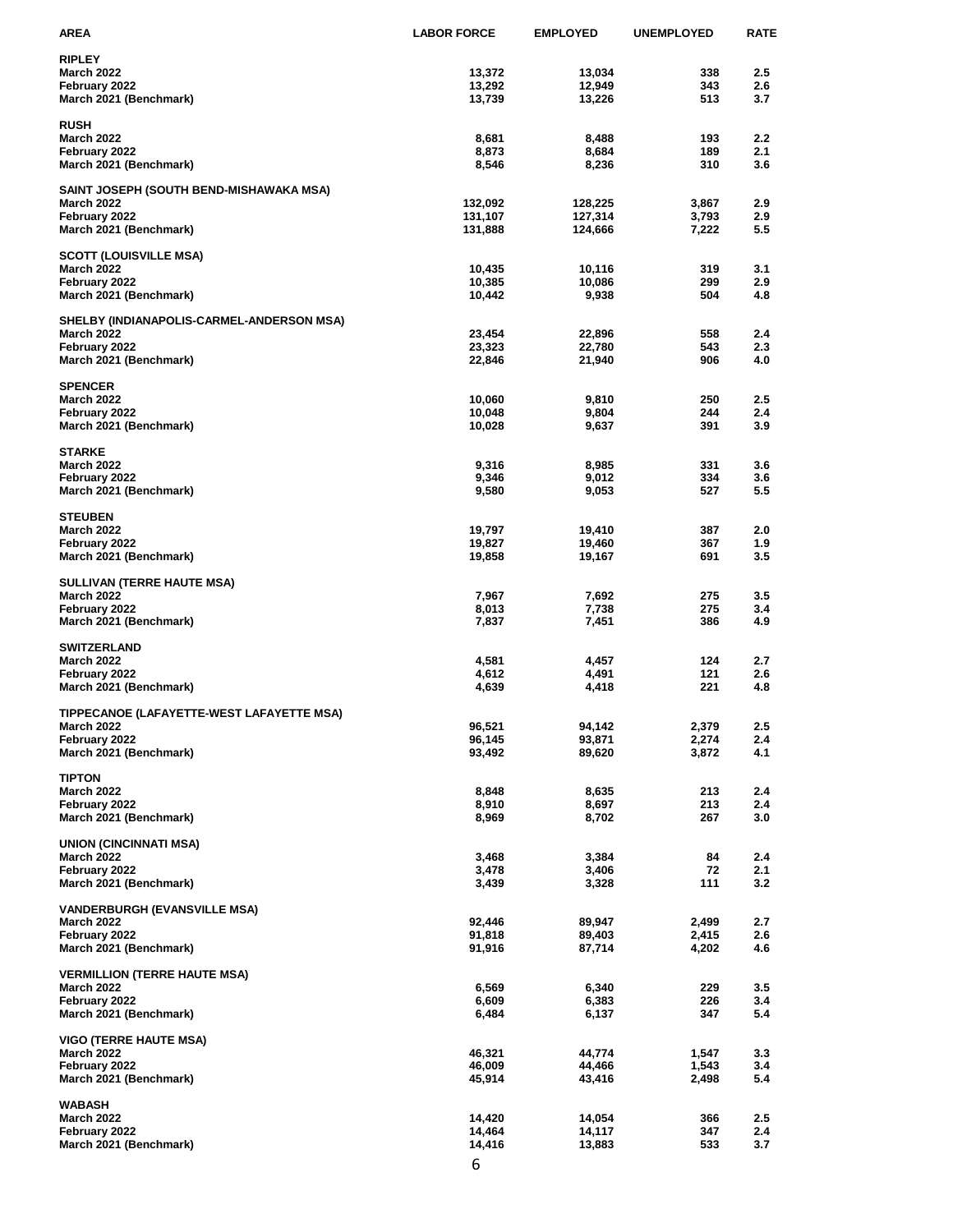| AREA                                                 | <b>LABOR FORCE</b>                     | <b>EMPLOYED</b>  | <b>UNEMPLOYED</b> | <b>RATE</b>             |
|------------------------------------------------------|----------------------------------------|------------------|-------------------|-------------------------|
| <b>WARREN</b>                                        |                                        |                  |                   |                         |
| <b>March 2022</b>                                    | 3,977                                  | 3,880            | 97                | 2.4                     |
| February 2022                                        | 4,046                                  | 3,958            | 88                | $2.2\,$                 |
| March 2021 (Benchmark)                               | 3,898                                  | 3,764            | 134               | 3.4                     |
| <b>WARRICK (EVANSVILLE MSA)</b>                      |                                        |                  |                   |                         |
| <b>March 2022</b>                                    | 32,350                                 | 31,606           | 744               | 2.3                     |
| February 2022                                        | 32,201                                 | 31,492           | 709               | 2.2                     |
| March 2021 (Benchmark)                               | 31,870                                 | 30,794           | 1,076             | 3.4                     |
| <b>WASHINGTON (LOUISVILLE MSA)</b>                   |                                        |                  |                   |                         |
| <b>March 2022</b>                                    | 13,474                                 | 13,101           | 373               | 2.8                     |
| February 2022                                        | 13,682                                 | 13,339           | 343               | 2.5                     |
| March 2021 (Benchmark)                               | 13,410                                 | 12,823           | 587               | 4.4                     |
| <b>WAYNE</b>                                         |                                        |                  |                   |                         |
| <b>March 2022</b>                                    | 29,182                                 | 28,343           | 839               | 2.9                     |
| February 2022                                        | 29,232                                 | 28,435           | 797               | 2.7                     |
| March 2021 (Benchmark)                               | 29,704                                 | 28,349           | 1,355             | 4.6                     |
| <b>WELLS (FORT WAYNE MSA)</b>                        |                                        |                  |                   |                         |
| <b>March 2022</b>                                    | 14,095                                 | 13,776           | 319               | 2.3                     |
| February 2022                                        | 14,164                                 | 13,870           | 294               | 2.1                     |
| March 2021 (Benchmark)                               | 13,690                                 | 13,234           | 456               | 3.3                     |
| <b>WHITE</b>                                         |                                        |                  |                   |                         |
| <b>March 2022</b>                                    | 12,988                                 | 12,694           | 294               | 2.3                     |
| February 2022                                        | 13,090                                 | 12,805           | 285               | 2.2                     |
| March 2021 (Benchmark)                               | 12,870                                 | 12,433           | 437               | 3.4                     |
|                                                      |                                        |                  |                   |                         |
| <b>WHITLEY (FORT WAYNE MSA)</b><br><b>March 2022</b> | 17,626                                 | 17,247           | 379               | 2.2                     |
| February 2022                                        | 17,577                                 | 17,218           | 359               | 2.0                     |
| March 2021 (Benchmark)                               | 17,186                                 | 16,588           | 598               | 3.5                     |
|                                                      | <b>CITIES (Population over 25,000)</b> |                  |                   |                         |
|                                                      |                                        |                  |                   |                         |
| <b>ANDERSON CITY</b><br><b>March 2022</b>            | 23,396                                 | 22,568           | 828               | 3.5                     |
| February 2022                                        | 23,231                                 | 22,416           | 815               | 3.5                     |
| March 2021 (Benchmark)                               | 23,208                                 | 21,631           | 1,577             | 6.8                     |
|                                                      |                                        |                  |                   |                         |
| <b>BLOOMINGTON CITY</b><br><b>March 2022</b>         | 39,520                                 | 38,616           | 904               | 2.3                     |
| February 2022                                        | 39,355                                 | 38,462           | 893               | 2.3                     |
| March 2021 (Benchmark)                               | 37,666                                 | 36,091           | 1,575             | 4.2                     |
|                                                      |                                        |                  |                   |                         |
| <b>BROWNSBURG TOWN</b><br><b>March 2022</b>          | 16,166                                 | 15,879           | 287               | 1.8                     |
| February 2022                                        | 15,970                                 | 15,701           | 269               | 1.7                     |
| March 2021 (Benchmark)                               | 15,688                                 | 15,229           | 459               | 2.9                     |
|                                                      |                                        |                  |                   |                         |
| <b>CARMEL CITY</b><br>March 2022                     | 56,044                                 | 55,083           | 961               | 1.7                     |
| February 2022                                        | 55,403                                 | 54,537           | 866               | 1.6                     |
| March 2021 (Benchmark)                               | 54,390                                 | 52,813           | 1,577             | 2.9                     |
|                                                      |                                        |                  |                   |                         |
| <b>COLUMBUS CITY</b><br><b>March 2022</b>            | 24,789                                 | 24,265           | 524               | 2.1                     |
| February 2022                                        | 24,664                                 | 24,195           | 469               | 1.9                     |
| March 2021 (Benchmark)                               | 24,662                                 | 23,725           | 937               | 3.8                     |
|                                                      |                                        |                  |                   |                         |
| <b>CROWN POINT</b><br><b>March 2022</b>              | 15,431                                 | 14,928           | 503               | 3.3                     |
| February 2022                                        | 15,327                                 | 14,805           | 522               | 3.4                     |
| March 2021 (Benchmark)                               | 15,170                                 | 14,379           | 791               | 5.2                     |
|                                                      |                                        |                  |                   |                         |
| <b>EAST CHICAGO CITY</b><br><b>March 2022</b>        | 9,541                                  | 8,924            | 617               | 6.5                     |
| February 2022                                        | 9,559                                  | 8,851            | 708               | 7.4                     |
| March 2021 (Benchmark)                               | 9,896                                  | 8,596            | 1,300             | 13.1                    |
|                                                      |                                        |                  |                   |                         |
| <b>ELKHART CITY</b>                                  |                                        |                  |                   |                         |
| <b>March 2022</b><br>February 2022                   | 27,990<br>27,591                       | 27,372<br>27,007 | 618<br>584        | $2.2\phantom{0}$<br>2.1 |
| March 2021 (Benchmark)                               | 26,939                                 | 25,654           | 1,285             | 4.8                     |
|                                                      |                                        |                  |                   |                         |
| <b>EVANSVILLE CITY</b>                               |                                        |                  |                   |                         |
| <b>March 2022</b><br>February 2022                   | 57,903<br>57,534                       | 56,173<br>55,834 | 1,730<br>1,700    | 3.0<br>3.0              |
| March 2021 (Benchmark)                               | 57,896                                 | 54,779           | 3,117             | 5.4                     |
|                                                      |                                        |                  |                   |                         |
| <b>FISHERS CITY</b>                                  |                                        |                  |                   |                         |
| <b>March 2022</b><br>February 2022                   | 54,965<br>54,371                       | 54,040<br>53,504 | 925<br>867        | 1.7<br>1.6              |
| March 2021 (Benchmark)                               | 53,311                                 | 51,812           | 1,499             | 2.8                     |
|                                                      |                                        |                  |                   |                         |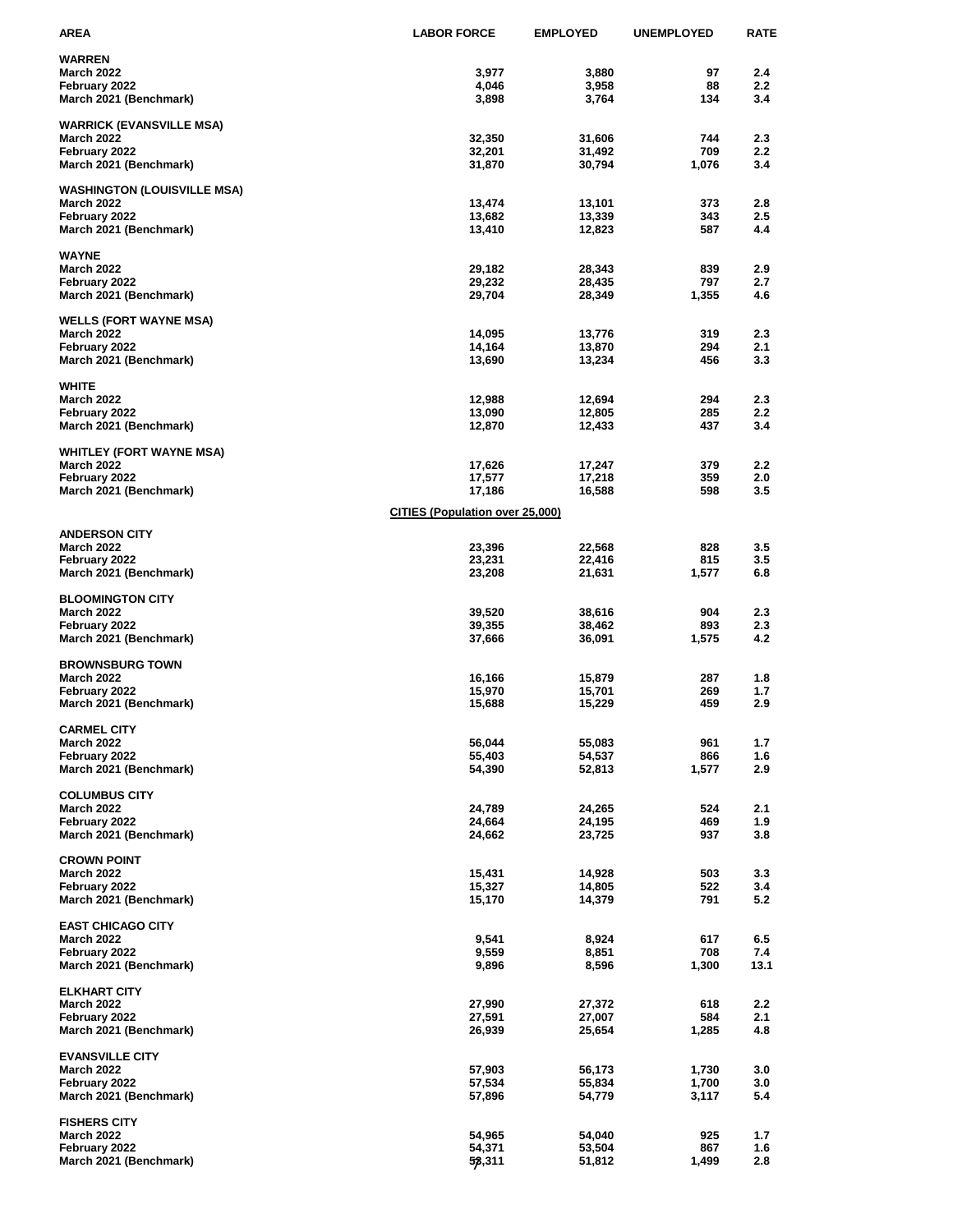| AREA                            | <b>LABOR FORCE</b> | <b>EMPLOYED</b> | <b>UNEMPLOYED</b> | <b>RATE</b> |
|---------------------------------|--------------------|-----------------|-------------------|-------------|
| <b>FORT WAYNE CITY</b>          |                    |                 |                   |             |
| <b>March 2022</b>               | 130,111            | 126,599         | 3,512             | 2.7         |
| February 2022                   | 129,250            | 125,820         | 3,430             | 2.7         |
| March 2021 (Benchmark)          | 128,455            | 121,771         | 6,684             | 5.2         |
|                                 |                    |                 |                   |             |
| <b>FRANKLIN CITY</b>            |                    |                 |                   |             |
| <b>March 2022</b>               | 12,724             | 12,437          | 287               | 2.3         |
| February 2022                   | 12,605             | 12,333          | 272               | 2.2<br>3.9  |
| March 2021 (Benchmark)          | 12,412             | 11,924          | 488               |             |
| <b>GARY CITY</b>                |                    |                 |                   |             |
| <b>March 2022</b>               | 25,577             | 23,930          | 1,647             | 6.4         |
| February 2022                   | 25,676             | 23,733          | 1,943             | 7.6         |
| March 2021 (Benchmark)          | 26,786             | 23,051          | 3,735             | 13.9        |
|                                 |                    |                 |                   |             |
| <b>GOSHEN CITY</b>              |                    |                 |                   |             |
| <b>March 2022</b>               | 19,241             | 18,907          | 334               | 1.7         |
| February 2022                   | 18,984             | 18,654          | 330<br>570        | 1.7<br>3.1  |
| March 2021 (Benchmark)          | 18,290             | 17,720          |                   |             |
| <b>GREENWOOD CITY</b>           |                    |                 |                   |             |
| <b>March 2022</b>               | 31,979             | 31,314          | 665               | 2.1         |
| February 2022                   | 31,694             | 31,052          | 642               | 2.0         |
| March 2021 (Benchmark)          | 31,173             | 30,022          | 1,151             | 3.7         |
|                                 |                    |                 |                   |             |
| <b>HAMMOND CITY</b>             |                    |                 |                   |             |
| <b>March 2022</b>               | 33,104             | 31,391          | 1,713             | 5.2         |
| February 2022                   | 33,229             | 31,132          | 2,097             | 6.3         |
| March 2021 (Benchmark)          | 33,109             | 30,237          | 2,872             | 8.7         |
| <b>HOBART CITY</b>              |                    |                 |                   |             |
| <b>March 2022</b>               | 14,312             | 13,611          | 701               | 4.9         |
| February 2022                   | 14,268             | 13,499          | 769               | 5.4         |
| March 2021 (Benchmark)          | 14,068             | 13,111          | 957               | 6.8         |
|                                 |                    |                 |                   |             |
| <b>INDIANAPOLIS CITY (CONS)</b> |                    |                 |                   |             |
| <b>March 2022</b>               | 461,668            | 447,897         | 13,771            | 3.0         |
| February 2022                   | 456,349            | 442,860         | 13,489            | 3.0         |
| March 2021 (Benchmark)          | 455,535            | 429,463         | 26,072            | 5.7         |
| <b>INDIANAPOLIS CITY (CORE)</b> |                    |                 |                   |             |
| <b>March 2022</b>               | 456,703            | 443,069         | 13,634            | 3.0         |
| February 2022                   | 451,440            | 438,087         | 13,353            | 3.0         |
| March 2021 (Benchmark)          | 450,605            | 424,834         | 25,771            | 5.7         |
|                                 |                    |                 |                   |             |
| <b>JEFFERSONVILLE CITY</b>      |                    |                 |                   |             |
| <b>March 2022</b>               | 25,668             | 25,013          | 655               | 2.6         |
| February 2022                   | 25,475             | 24,918          | 557               | $2.2\,$     |
| March 2021 (Benchmark)          | 25,724             | 24,569          | 1,155             | 4.5         |
| <b>KOKOMO CITY</b>              |                    |                 |                   |             |
| <b>March 2022</b>               | 23,136             | 22,016          | 1,120             | 4.8         |
| February 2022                   | 23,223             | 22,151          | 1,072             | 4.6         |
| March 2021 (Benchmark)          | 24,378             | 22,755          | 1,623             | 6.7         |
|                                 |                    |                 |                   |             |
| <b>LAFAYETTE CITY</b>           |                    |                 |                   |             |
| <b>March 2022</b>               | 37,090             | 36,059          | 1,031             | 2.8         |
| February 2022                   | 36,967             | 35,955          | 1,012             | 2.7         |
| March 2021 (Benchmark)          | 36,205             | 34,327          | 1,878             | 5.2         |
| <b>LAWRENCE TOWN</b>            |                    |                 |                   |             |
| <b>March 2022</b>               | 27,521             | 26,780          | 741               | 2.7         |
| February 2022                   | 27,250             | 26,479          | 771               | 2.8         |
| March 2021 (Benchmark)          | 26,838             | 25,678          | 1,160             | 4.3         |
|                                 |                    |                 |                   |             |
| <b>MARION CITY</b>              |                    |                 |                   |             |
| <b>March 2022</b>               | 12,287             | 11,925          | 362               | 2.9         |
| February 2022                   | 12,222             | 11,841          | 381               | 3.1         |
| March 2021 (Benchmark)          | 12,724             | 11,999          | 725               | 5.7         |
| <b>MERRILLVILLE TOWN</b>        |                    |                 |                   |             |
| <b>March 2022</b>               | 16,484             | 15,717          | 767               | 4.7         |
| February 2022                   | 16,546             | 15,587          | 959               | 5.8         |
| March 2021 (Benchmark)          | 16,533             | 15,139          | 1,394             | 8.4         |
|                                 |                    |                 |                   |             |
| <b>MICHIGAN CITY CITY</b>       |                    |                 |                   |             |
| <b>March 2022</b>               | 12,322             | 11,789          | 533               | 4.3         |
| February 2022                   | 12,301             | 11,799          | 502               | 4.1         |
| March 2021 (Benchmark)          | 12,440             | 11,371          | 1,069             | 8.6         |
| <b>MISHAWAKA CITY</b>           |                    |                 |                   |             |
| <b>March 2022</b>               | 25,881             | 25,179          | 702               | 2.7         |
| February 2022                   | 25,676             | 25,000          | 676               | 2.6         |
| March 2021 (Benchmark)          | 25,714             | 24,480          | 1,234             | 4.8         |
|                                 |                    |                 |                   |             |